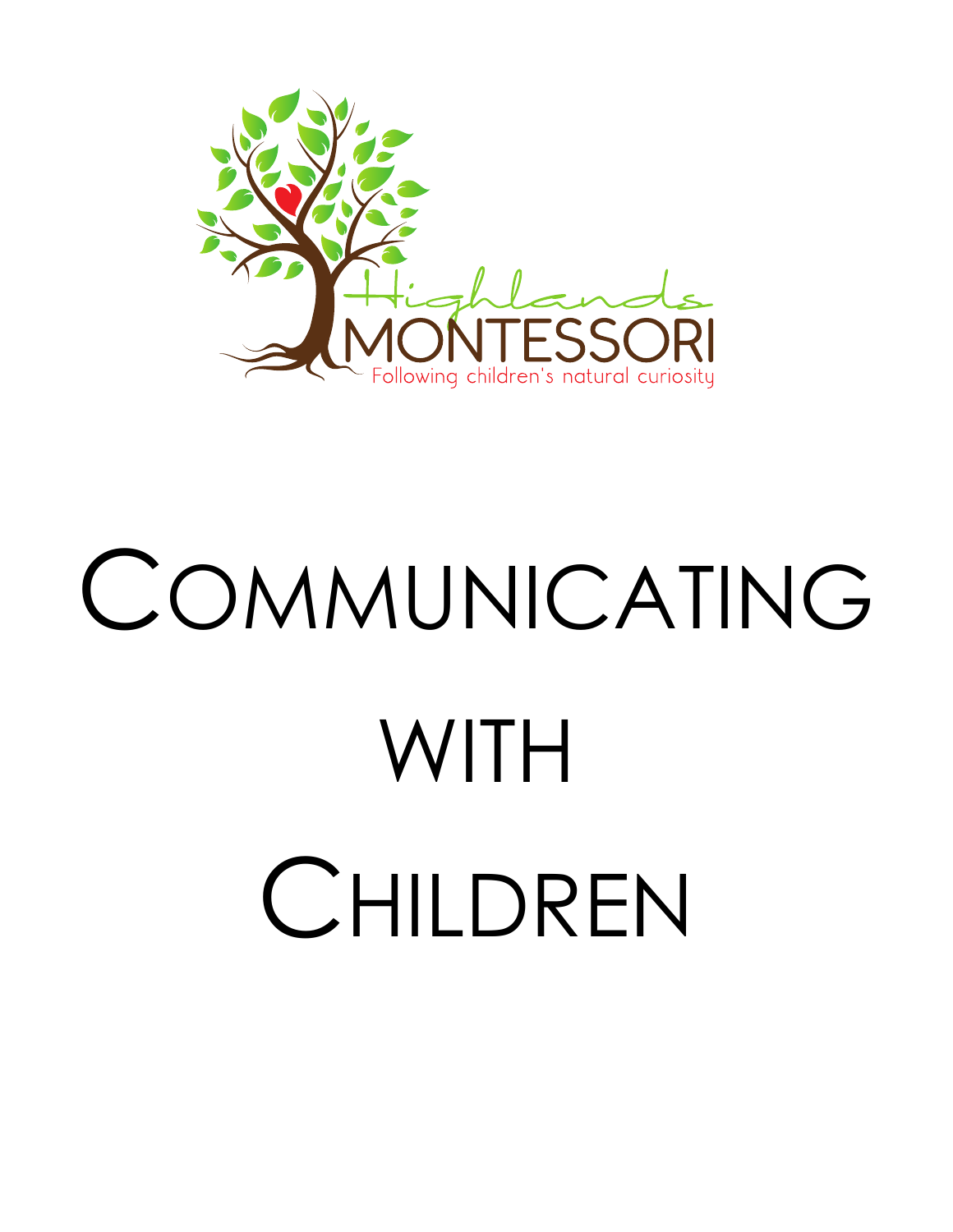# ENCOURAGING APPROPRIATE BEHAVIOR

The goal of a Montessori education is to develop children who have internal discipline. Children should learn how to make the right choices themselves, free from external control. Although it is much more difficult, teaching children to consistently use appropriate behaviors will have long-term benefits for both the child and the family. Therefore, we constantly model appropriate behavior and allow children the freedom to learn from their mistakes. Consequences should never be a punishment; rather, each moment should be seem as a learning opportunity for the child. Children best learn appropriate behavior through natural and logical consequences. Following are some guidelines for encouraging appropriate behavior:

## **When to Intervene:**

It is seldom necessary to intervene. If you see a misbehavior, do the following BEFORE intervening:

- 1. Make sure that the child is not engaged in purposeful activity—this should NEVER be interrupted
- 2. Observe for a few moments to get a clear picture of what is happening—never jump to any conclusions about a child or a situation (a child who is climbing on the kitchen counter may be trying to get a glass of water)
- 3. Think about how you are going to address the situation before intervening
- 4. Decide if the behavior needs to be addressed right away or can be handled with a later grace and courtesy lesson
- 5. Never enter into a power struggle
- 6. Always intervene if a child is harming another person or exhibiting destructive behavior

## **How to Intervene:**

- 1. Observe and think about how you will address the situation
- 2. Quietly approach the child(ren)—never yell
- 3. Most of the time, you can redirect a child without having to address the misbehavior. This can then be addressed in a neutral moment
- 4. Children need the freedom to resolve conflicts on their own time—if you force a child to deal with an issue when he/she is not ready, it will result in a power struggle
- 5. Resolve any issues as quickly and with as little adult intervention as possible

## **Following Through:**

- 1. If you choose to intervene, you MUST follow-through
- 2. Without your follow-through, you have abandoned the children in a tense situation
- 3. Remember that each interaction with a child is a learning opportunity for that child
- 4. Never tell a child that you expect something of him/her unless you are willing to follow through and make sure that this happens
- 5. Following through does not necessarily mean you are staying with the child—sometimes it is best to give the child the freedom to make the right choice on his/her own schedule and observe from a distance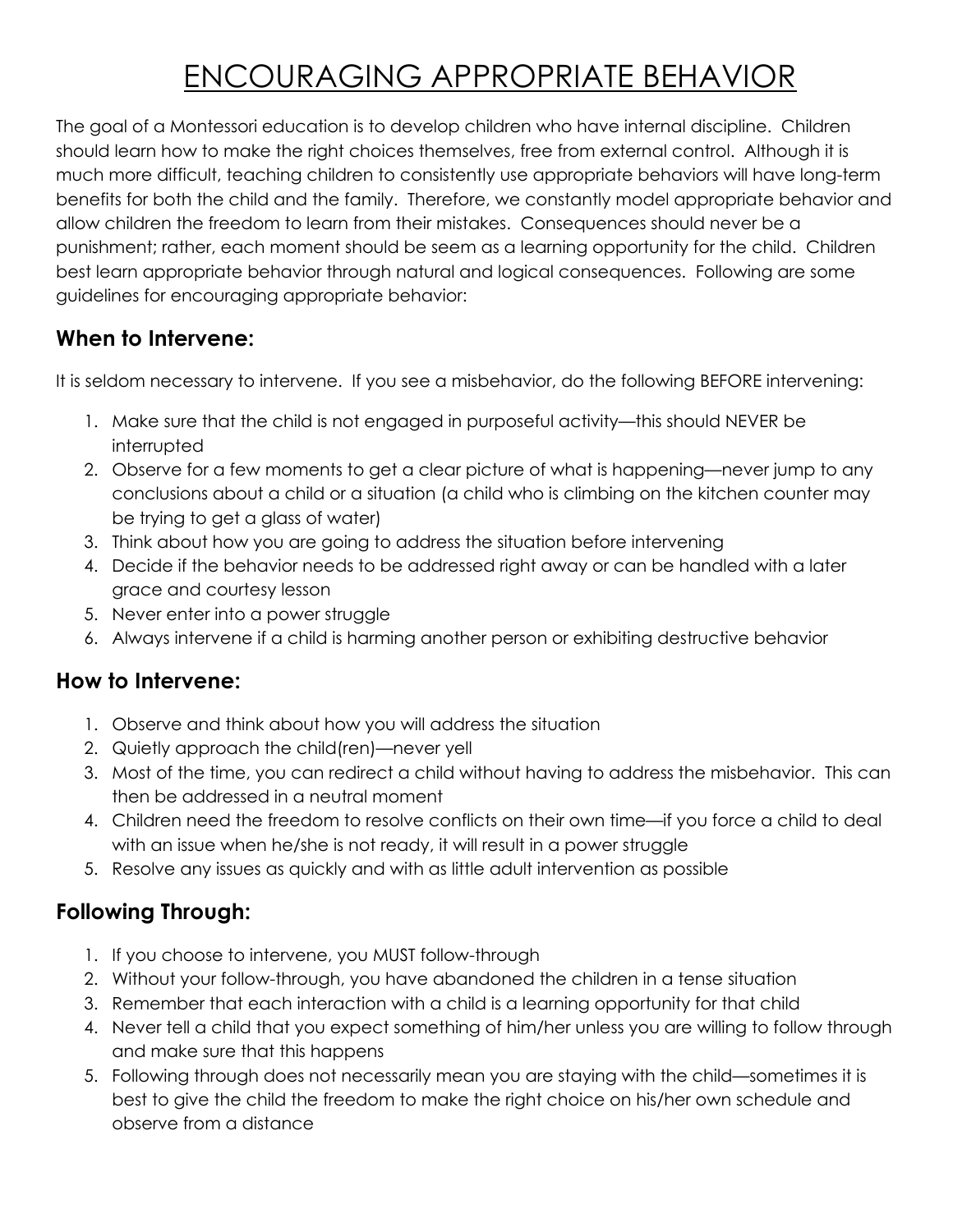# EFFECTIVE LANGUAGE TO USE WITH CHILDREN

#### **Utilize Enforceable Statements**

Use language to help children avoid getting stuck in the moment.

- "We can eat breakfast *after* you put on your socks."
- "I can't wait for you to clean up this puzzle! Come find me when you are done and we can read a book."

#### **Frame Expectations Using Positive Language**

Negative language such as "no" or "don't" invites a power struggle; instead, use language to describe what you want the child to do.

- "Please be gentle with our plants" instead of "Don't pull off those leaves."
- "You may…" instead of "you have to…"
- "Stop" instead of "No"

#### **Explain the Expectation**

It is easy to mistake a child's lack of cooperation for misbehavior when it can often be a simple misunderstanding of the expectation.

• "It is important to brush your teeth every day to keep them healthy and strong. Bacteria that stays in the mouth can cause cavities."

#### **Be Willing to Compromise**

Model graciousness by being willing to listen to your child, compromise, and collaborate to reach a common goal.

- "I would be happy to help you put away your train. How about I put away the tracks while you put away the cars?"
- "I understand that you want to wear that summery dress to school. How about you put a sweater on top since it is chilly today?"

#### **State the Expectation as a Matter of Fact**

Stating rules as a general fact of life can help you to avoid a power struggle.

- "Glasses are not for throwing—balls are!"
- "Crayons are for coloring on paper, not the walls."

#### **Use "I" Instead of "You" Statements**

Giving direct orders can set the stage for a power struggle. Instead, use I statements to define your parental role.

• "I can't let you hit your brother, take off your seatbelt, eat 10 donuts, etc."

#### **Offer a Choice**

Giving children a choice between two acceptable outcomes gives them sense of power.

• "Would you like to brush your teeth or take a bath first tonight?"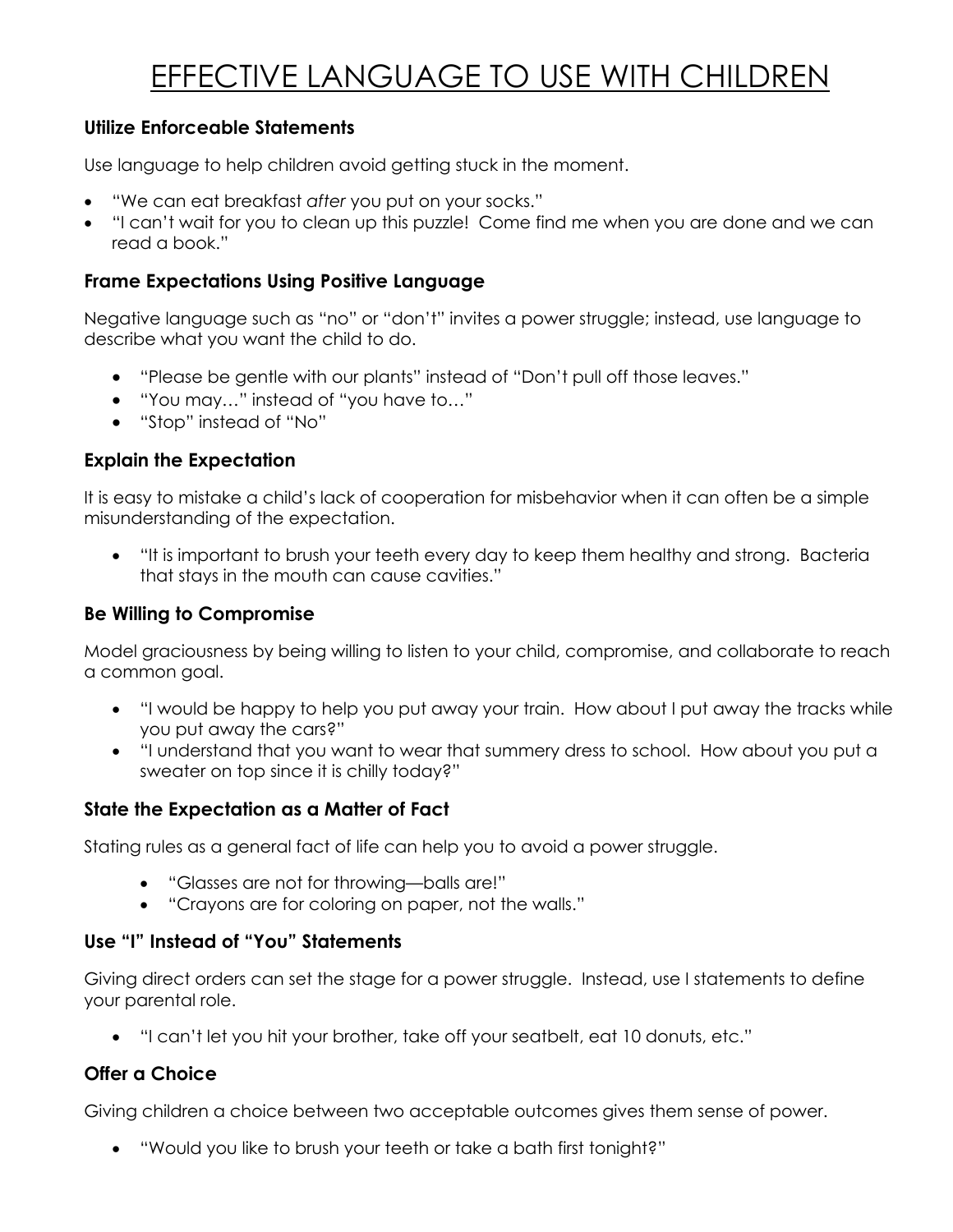#### **Redirect the Behavior to an Acceptable Outlet**

Observe your child to determine the purpose for his misbehavior can help you redirect him to a more appropriate activity.

• "I can see that you want to dump out water. Why don't you help me water the plants!"

#### **Describe Your Own Feelings**

Help children recognize that their behaviors can affect others by describing your own needs and feelings.

• "I feel disappointed that we didn't get to go on a walk after dinner tonight. Tomorrow I hope we can clean up more quickly so we have time!"

#### **Define the Positive Behavior**

It is more effective to highlight a child's positive behavior than it is to attempt to correct negative behavior.

- "I noticed how carefully you were playing with your sister."
- "You put away your dishes without me asking you! That is what I call being responsible."
- "I can see that your body is calm! Now I am ready to read you a story."

#### **Remember the Power of Nonverbal Communication**

It can be more effective to gently rest a hand on someone's arm when they are hitting than to say anything. Similarly, a smile of approval or serious look can hold a lot of weight.

#### **Help Children Make Amends Instead of Simply Apologizing**

Forcing a child to apologize sends the unintentional message that they can right a behavior by simply saying "sorry". There are many opportunities for making amends that involve a more genuine show of concern: getting someone an ice pack, telling them you won't do that again, giving someone space, giving someone a hug. It is also appropriate to model an apology.

- "I am so sorry that you got pushed—I bet that really hurts!"
- "Ouch! It hurt Alicia when you bit her. Alicia, is there anything that you need to make you feel better?"

#### **Take Ownership of Your Own Mistakes**

Children learn best by watching us! When you are willing to take ownership for losing your temper, not listening, interrupting, etc. your child learns that it is normal to make mistakes.

• "I am sorry that I used such a big voice! I was frustrated that we were running late. Next time I will try to remember to give you a little more notice so that you have time to put on your coat by yourself."

#### **Choose Your Battles**

Some battles just aren't worth it. Remember that there are very few things you can force a child to do, and be willing to let things go. Often natural consequences are more meaningful than something enforced by an adult (a hungry child who threw his food on the floor, wet pants from a child who didn't want to sit on the toilet). Don't set a limit unless you are willing to follow through.